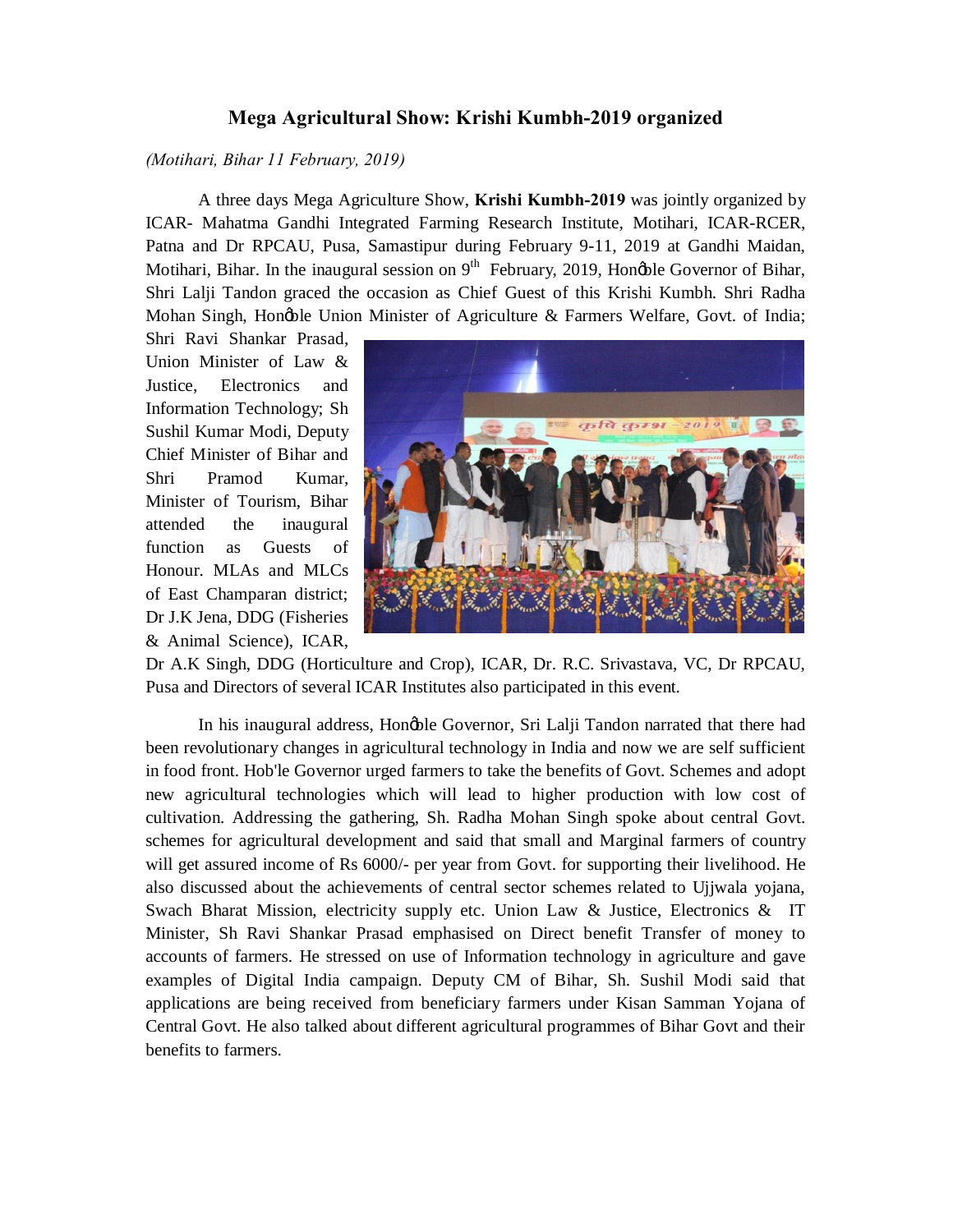Earlier, Dr. B.P. Bhatt, Director, ICAR-RCER, Patna and OSD, MGIFRI, Motihari welcomed the Chief Guest and other dignitaries. In his welcome address, he outlined the objectives of Krishi Kumbh and informed the major attractions of this fair viz. exhibition, farmer scientist interaction etc.

On second day of event, i.e. on  $10^{th}$  February, 2019, programmes on women empowerment were organized in Krishi Kumbh. Hongble Governor of Sikkim, Sh Ganga Prasad graced the occasion as Chief Guest and addressed the gathering. He stressed upon

harmful effects of use of chemicals in agriculture and advocated the adoption of organic farming by farmers. He also emphasized on need for women empowerment and gave examples of women power in different fields of life. Union Agriculture Minister, Sh Radha Mohan Singh welcomed the Chief guest and gave brief description of programmes being implemented by the ministry for development and



welfare of women farmers. Addressing the farmers, Guest of Honour, Sh. Surya Pratap Sahi, Agriculture Minister, Uttar Pradesh said that farmers should take all the benefits of programmes and schemes run by central Govt. On this occasion, Padm Shree, Mrs Rajkumari Devi popularly known as  $\tilde{o}$ *KisanChachi*" was honoured by the Chief Guest. Mushrom Kit and Poultry Kit wee distributed to many young farmers and farm women under ARYA scheme of central Govt. Bihar Tourism Minister Sh. Pramod Kumar thanked chief guest and all the dignitaries for their valuable time and suggestions.

The Krishi kumbh was concluded on  $11<sup>th</sup>$  Feb, 2019. Union Minister of road transport and highways, shipping, water resources, river development and Ganga rejuvenation, Sh

Nitin Gadkari attended the concluding function as chief guest. He launched projects of National Highways which included widening and four-laning of some parts of National Highway in East Champaran, Betiah and adjoining area of North Bihar. He talked about measures taken by Central government for farmers which included, increase in the minimum support price of crops and